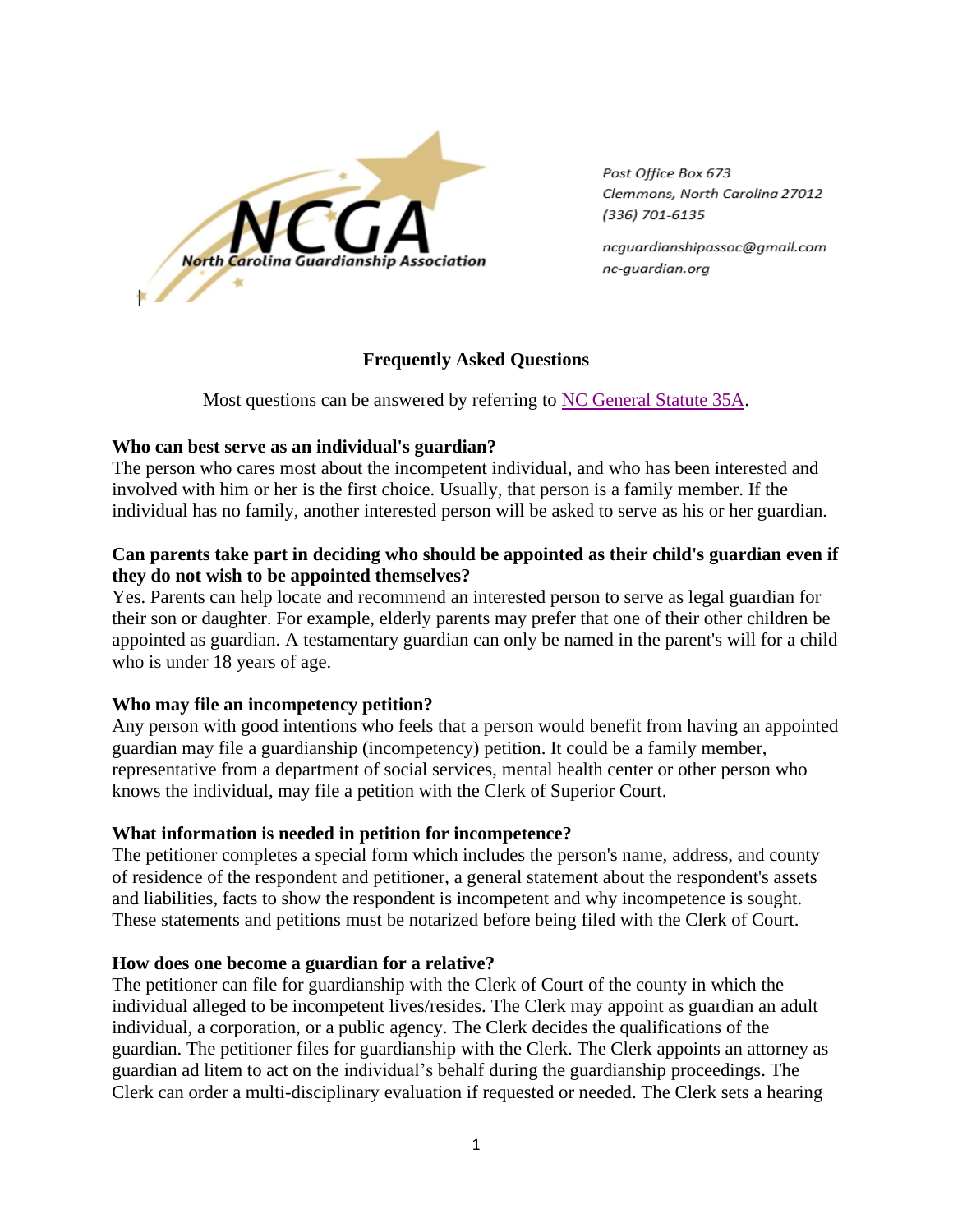date and conducts the hearing. The clerk then decides whether to dismiss the petition or declare the individual incompetent. If the individual is found to be incompetent the Clerk must appoint a guardian after hearing testimony as to who should be the guardian. During the hearing, the Clerk and guardian ad litem generally ask the social worker and other witnesses about the individual's abilities and needs. The Clerk then asks the relative or other potential guardian if he or she understands the responsibilities and duties required to be a guardian, and whether he or she is willing to serve.

#### **Where is the guardianship hearing held?**

The hearing to decide competency and guardianship can be held in the county in which the petition is filed or where the respondent lives or is receiving treatment.

### **Does the respondent's family need a lawyer?**

Not usually. However, sometimes the family wishes to speak to an attorney about guardianship. The Clerk of Court will appoint an attorney to serve as Guardian Ad Litem. The respondent may hire his own counsel.

#### **Is there a fee for the guardianship proceedings?**

There is a filing fee which is charged for filing the petition. In addition, while there is no fee charged to the guardian of the person, a bond is fixed in cases in which a general guardian or guardian of the estate is appointed. (e.g., in estates in which the guardian will be responsible for managing large amounts of money or other property belonging to the incompetent individual.) The amount of the bond is set according to the value of the estate, and it is generally purchased like an insurance policy.

### **Is the legal guardian financially responsible for the ward, and is he or she required to take the ward home?**

No. The law does not place these responsibilities on the guardian.

#### **What are a guardian's responsibilities?**

A general guardian or guardian of the person is expected to take part in planning for living arrangements for the ward, as well as being responsible for seeing that the ward is cared for and has the training, education, employment, or other services that he or she needs. The guardian must take reasonable care of the ward's personal property. The guardian is also expected to take any legal action needed to protect the ward. The guardian can give any consent or approval that may be needed to enable the ward to receive most medical, legal, or psychological services. The guardian may be requested to give other types of consent such as permission for the ward to participate in recreational activities. An annual report of financial transactions by a general guardian or guardian of the estate should be filed with the Clerk of Court.

### **What happens when a guardian dies?**

The Clerk of Court will appoint another guardian if the first guardian dies and will use the same guidelines in selecting the new guardian as were used in choosing the first one. In other words, another family member would be sought first as a replacement for the guardian.